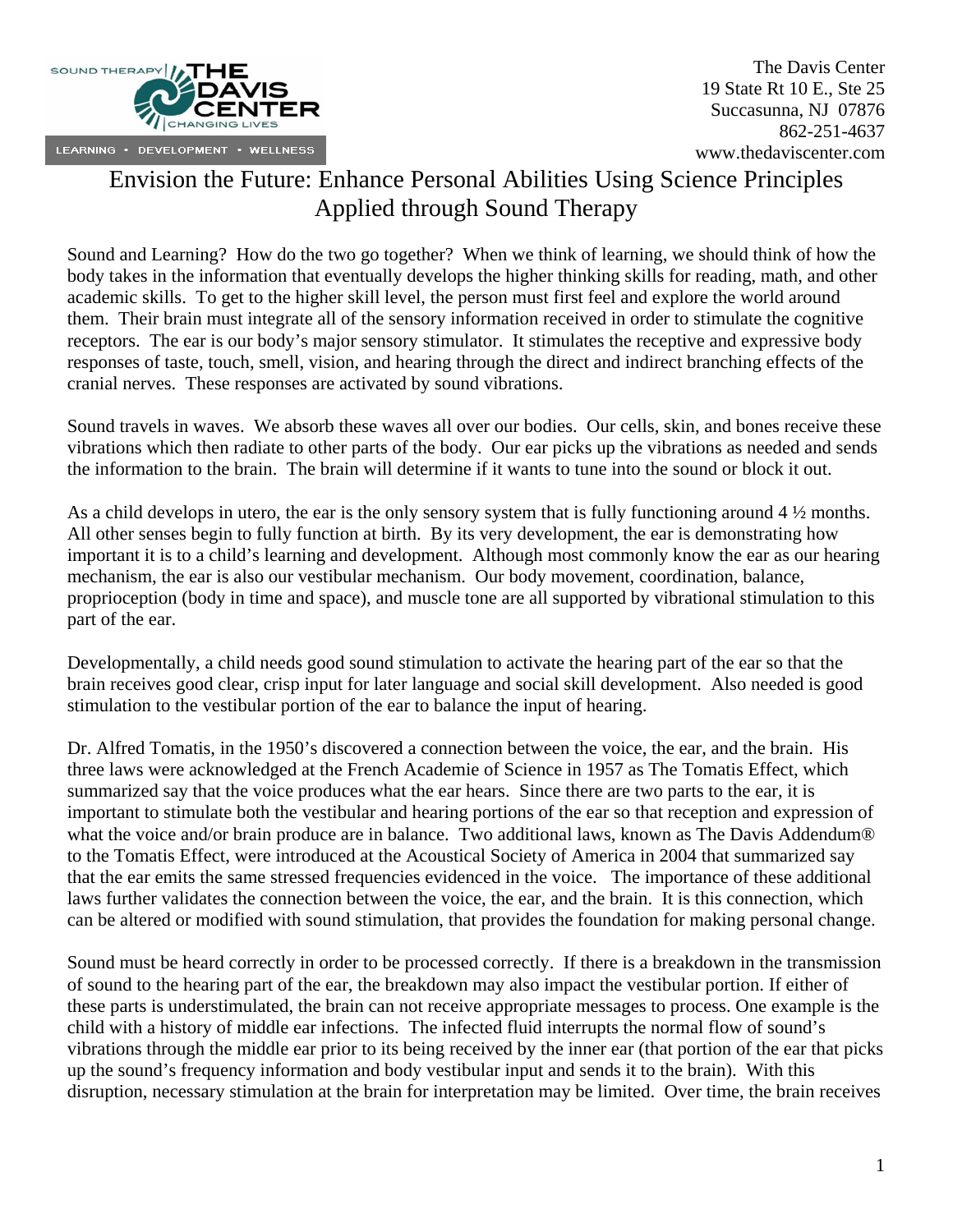

faulty information and children become experts at processing this faulty information, not knowing that there could have been a clearer message.

When a child displays symptoms such as an over-sensitivity to sound, or he ignores sound, the symptoms are of someone who has a 'hearing issue'. (A hearing issue does not indicate a hearing loss. Most people tested have normal or near normal hearing.) Yet there are children who have sound processing issues (not to be confused with an Auditory Processing Disorder) whose symptoms may be demonstrated by poor eye contact, poor balance and coordination, poor posture, weak oral motor skills, low muscle tone, articulation difficulties, stammering/stuttering, poor voice quality, poor receptive or expressive language skills, poor social skills, poor organizational skills, poor attention/focus skills, not wanting to try different taste textures, weak eye/hand coordination, difficulty sounding out words, poor vocabulary usage, difficulty comprehending what they read, not wanting to read out loud, and more. These children have difficulty integrating the sensory information they received as they were developing. Typically if the hearing issues are present, the sound processing issues are also present. Both of these issues affect learning.

Each of these issues can be helped with sound-based therapies. Can a person develop without helping their hearing and sound processing issues? Yes, however, they will struggle with learning throughout their life. There have been some well known people who have struggled with these issues and done extremely well, but more often people give up, feel frustrated, develop a poor self-concept, or get interested in something less challenging in order to feel good about who and what they are.

An initial diagnostic test battery called the Diagnostic Evaluation for Therapy Protocol (DETP®) is used to determine if a sound-based therapy can make positive change for the individual. Sound-based therapy involves the use of some form of sound vibration that impacts the body using special equipment, programs, modified music, and/or specific tones/beats, the need for which is identified with appropriate testing. The DETP identifies which sound-based therapy is appropriate and in which order the therapies should be administered if more than one is necessary. The DETP is based upon The Tree of Sound Enhancement Therapy®.

### **The Tree of Sound Enhancement Therapy™**

Webster's Dictionary defines sound as the sensation produced in the organs of hearing when the surrounding air vibrates. Today, sound is also considered to be vibrational energy. Vibration indicates frequency. Frequency is synonymous with sound. We may not always 'hear' these sounds as our ear 'hears' sound between 18-20,000 Hz. However, our bodies feel sound vibrations through our bone structure, our sense of touch, and our interconnected cell network throughout our body. Sound impacts our entire body, even if we are not aware of it.

There are many therapies available that utilize sound's vibrational impact on the body. All can make change to some degree. However, a comprehensive understanding of the various therapies has only recently been expla[i](#page-9-0)ned in "Sound Bodies through Sound Therapy".<sup>i</sup> By using "The Tree of Sound Enhancement" Therapy<sup>TM"</sup>, one can make sense of the many available therapies.<sup>[ii](#page-9-1)</sup> The Tree analogy defines the uses of the therapies. The "Root System" addresses one's sense of hearing. The "Trunk" addresses all processes of the ear for general sound processing stimulation. The "Lower Leaves and Branches" address specific skills like auditory memory, auditory sequencing, and auditory discrimination. The "Upper Leaves and Branches"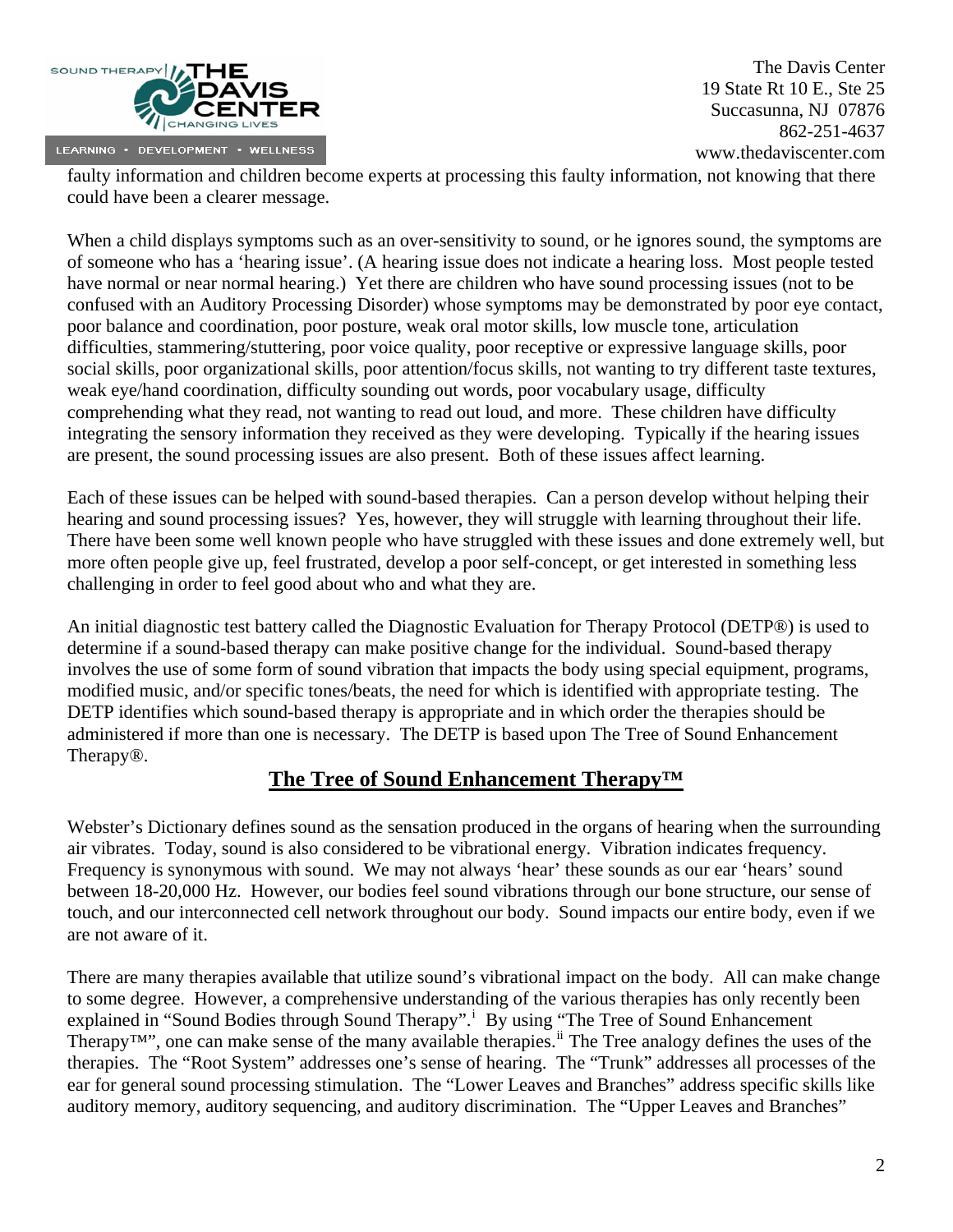

address reading, spelling, and handwriting. The "Overall Maintenance of the Tree" addresses one's wellness or body support for maintaining change.<sup>[iii](#page-9-1)</sup>

This tree analogy is based on the voice-ear-brain connection initially identified by Dr. Alfred Tomatis, and further validated by the Davis Addendum® to the Tomatis Effect in 2004.<sup>[iv](#page-9-1)</sup> This combined concept suggests that the voice produces what the ear hears and the ear emits the same stressed frequencies as the voice. There is a cyclical connection between the [v](#page-9-1)oice and the ear that then transfers to the brain.<sup> $v$ </sup>

"The Tree of Sound Enhancement Therapy" is the foundation for the Diagnostic Evaluation for Therapy Protocol (DETP®), a test battery that determines when, and if a sound-based therapy is appropriate, and when it is, the correct order for successful administration. The DETP tests all five areas of "The Tree". The results maximize the success of any sound-based therapy. Positive changes using sound-based therapies have been achieved by all of the therapies discussed; however maximum success is achieved when the correct order and administration of the therapies is followed.

#### Root System

When a hearing function issue is present at The Root System level, Dr. Berard's Auditory Integration Training (AIT) may be suggested (only the DETP can determine if the therapy will be suggested and in what order). This method 'retrains' the acoustic reflex muscle in the middle ear to stimulate both the cochlea and vestibular portions of the ear more appropriately.<sup>[vi](#page-9-1)</sup> The brain and body responses become more efficient. This method especially helps one type of hearing hypersensitivity, and also increases blood flow in the brain at the auditory and vestibular receptive centers. Changes can be seen in the listener's responses to sound and movement. Very often this type of change can help people who are overly aware of sounds that impede studying, attention, focus, and language comprehension, which indirectly affects reading. By making the world "more comfortable" or "less distracting", the person can finally tune into what they are supposed to be listening to.

#### Trunk System

When the DETP identifies a sound processing issue at the Trunk level, a therapy based upon the Tomatis Method is introduced. This method, researched and established by Dr. Alfred Tomatis in the 1950's, addresses all of the components of the ear's sensory stimulation and connections, and often has the greatest impact on the listener educationally and developmentally when applied in the appropriate order. It includes the use of filtered and gated music, bone conduction vibration, and vocal production through the use of special equipment. It is an intensive program of listening. Positive changes can be seen with skills needed to process auditory and vestibular information, such as body coordination, rhythm/pitch/inflection of one's speaking patterns, reading skills, listening skills, and oral motor skills to name a few.

Many sound therapies have tried to copy this method. Some of these spin-offs fit into the upper "Trunk" because they do not include all of the processes that are a part of the very comprehensive Tomatis Method.

#### Leaves and Branches

When a specific auditory processing skill weakness is identified, the therapies at the 'Lower Leaves and Branches' are utilized. There are many sound-based therapies at this level of "The Tree". Fast ForWord® addresses temporal sequencing skills necessary for language and reading comprehension. Interactive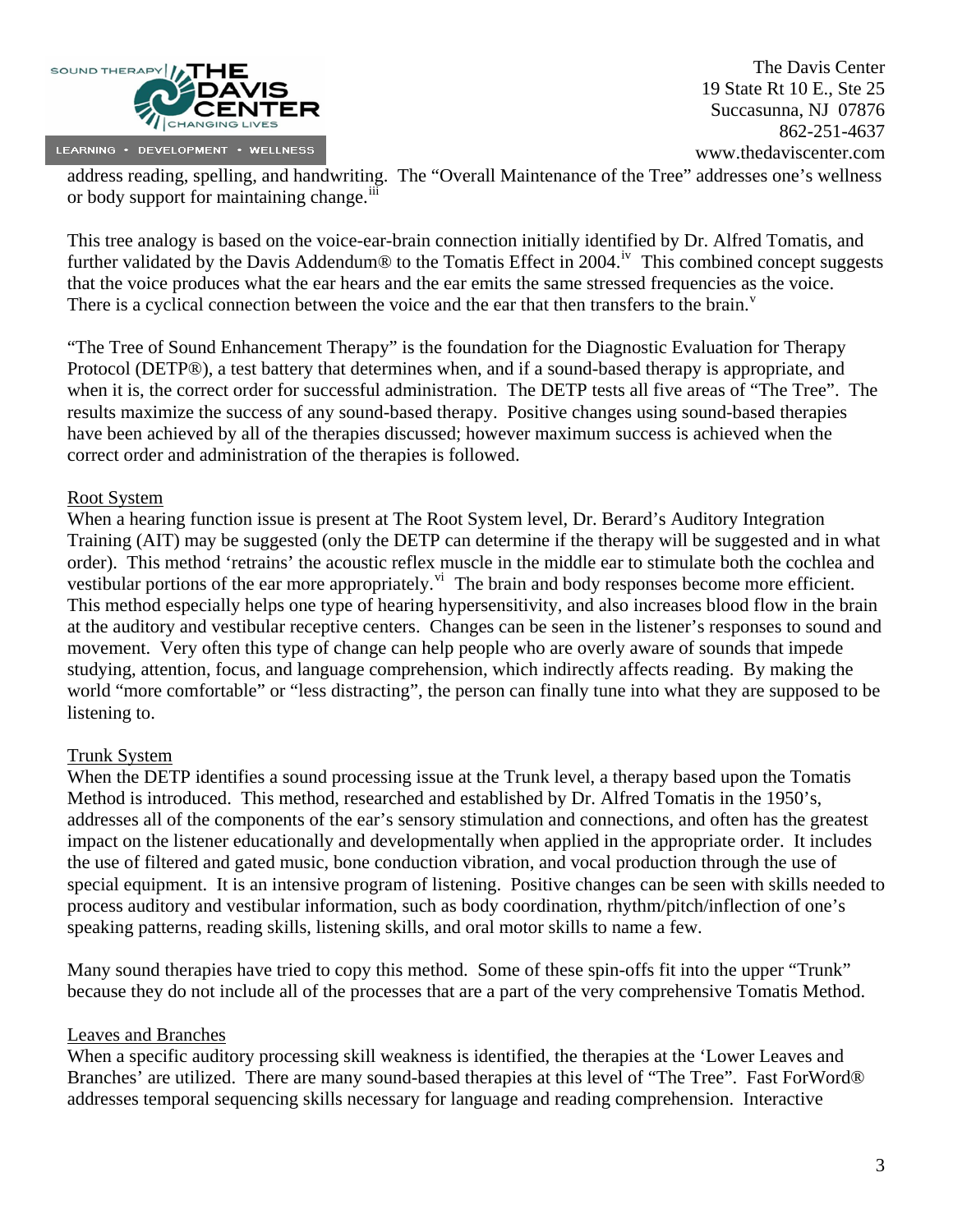

Metronome® addresses one's rhythm, timing, and focus, all necessary for daily functioning and development. Earobics® helps develop specific auditory processing skills such as discrimination, and sound blends.

When more academic skills are found to be weak, various reading programs such as Lindamood Bell® and the Wilson® Method, are incorporated in the "Upper Leaves and Branches". These methods stimulate a combination of sensory skills, including the auditory sense, to teach reading. These methods are best introduced when the foundation of "The Tree" is sufficiently developed in order to make and maintain the most change.<sup>[vii](#page-9-1)</sup>

#### Body Maintenance of the Tree

Both the Tomatis Effect and the Davis Addendum to the Tomatis Effect emphasize the importance of the voice in maintaining and supporting developmental and learning changes.<sup>viif</sup> The voice provides the resonance for the maintenance of the body and "The Tree". Although not typically a part of the learning portion of "The Tree", the science of Human BioAcoustics™ uses the voice as the identifier of one's body's imbalances and through sound presentation supports the body in returning to its natural form and function. When learning is not improving to the desired degree, this wellness portion of "The Tree" often is crucial to a person's success. In some cases, it is important to begin a therapy protocol with this method.

#### Summary

Sound impacts the entire body. The ear is the major sensory stimulator for the body and there is a direct connection between the voice, the ear, and the brain. The entire body is the recipient of sound's vibrational impact through these connections. Therefore, when addressing learning, educational, and developmental issues, sound stimulation should be considered. Sound stimulates the entire body making positive change within the system. The following sections will describe the individual parts of The Tree and each soundbased therapy in more depth as it relates to learning.

### **The Root System of The Tree of Sound Enhancement Therapy®**

The Root System refers to one's sense of hearing, not necessarily with hearing loss but with over responses to how one hears sound. To date, there is only one sound-based therapy that addresses the function of hearing. Auditory Integration Training refers to the sound-based therapy developed by Dr. Guy Berard, who believes that hypersensitivity, distortions, and delays in the auditory signal contribute to inefficient learning. His method retrains the ear and helps it process sounds in a more normal manner, without distortions or delays. It is through one's ability to process sounds that we remain alert, concentrate, and process information correctly. When hypersensitivity is present, the person hears the sounds around him more intensely than necessary and this creates pain, discomfort, anxiety, distractibility, and/or confusion in comprehension.

Dr. Berard described his method as one of 'hearing re-education'. He developed his theory: 'the behavior of a human being is greatly conditioned by the way he hears<sup>'[ix](#page-9-1)</sup>. The quality of the perception of sound that one hears is equal to the behavior of the individual. His method uses a hearing sensitivity test, a graph representing the person's hearing threshold level, or the lowest sound that the person hears.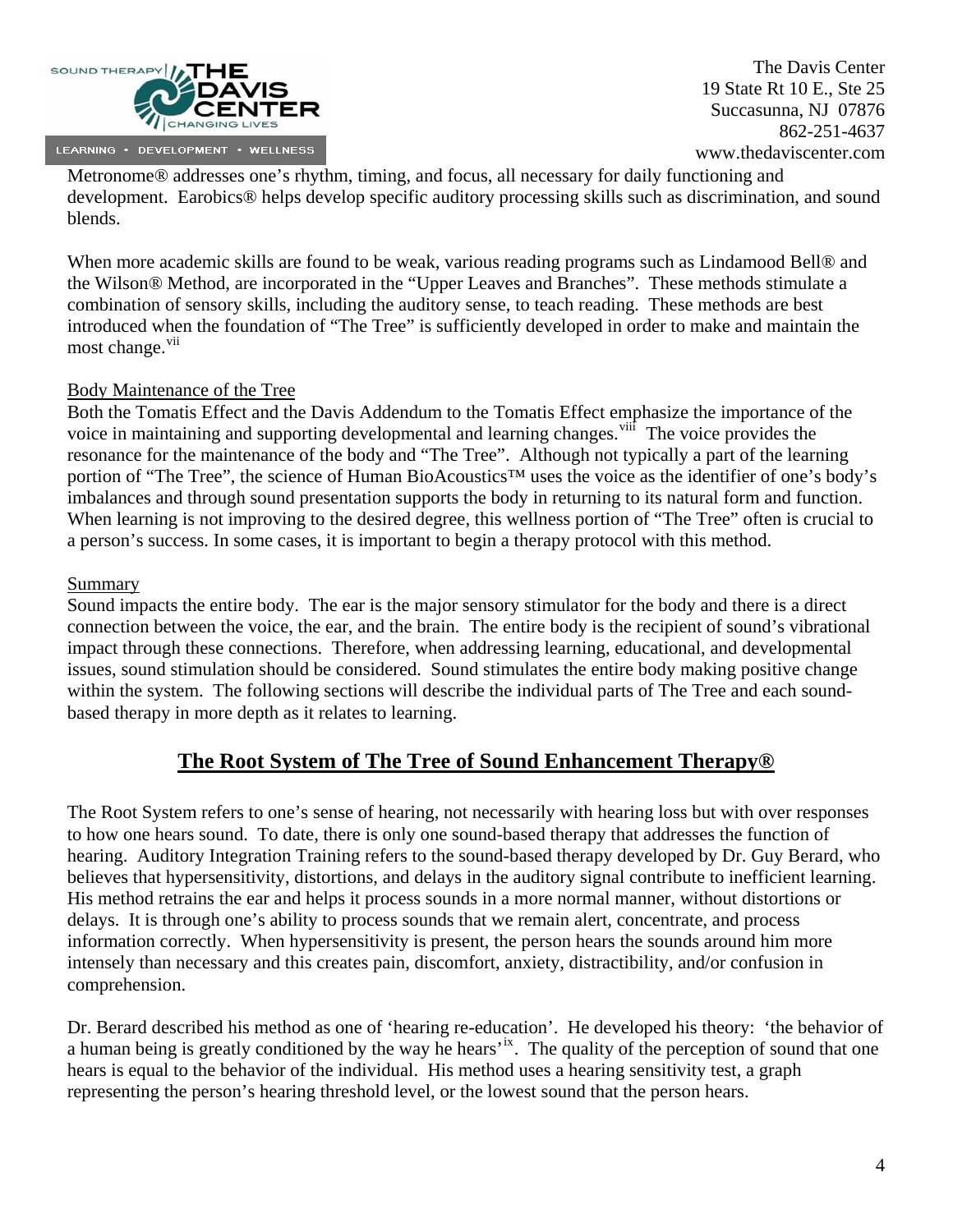

Although typically measuring hearing loss, Dr. Berard's test often identifies 'better than normal' hearing sensitivities. This test measures hearing threshold levels, Uncomfortable Listening Levels, middle ear functioning and the acoustic reflex muscle. It is this reflex muscle that controls the loudness of sound transferring to the cochlea, which then sends sound to the brain. Research has demonstrated that Auditory Integration Training retrains this muscle<sup>[x](#page-9-1)</sup>.

The muscle helps attenuate the low frequency sounds entering the cochlea so that the high frequency sounds can be heard. If this muscle reflex works at too soft a level, then the appropriate levels of loudness are not reaching the cochlea. Distortions may result that impact the processing of sound. The stapedius muscle attenuates loud, abrupt sound and if it is not attenuated properly, the incoming sound may be too painful to tolerate or too difficult to process.

Auditory Integration Training introduces specially chosen music through a device that modulates the sound and filters specific frequencies. There are two approved devices: the Audiokinetron and the Earducator®. The program includes10 continuous days of listening, one half hour in the morning and one half hour in the afternoon separated by no less than 3 hours. There is an initial assessment, a mid audiogram, and a final assessment. Typically the program is used with children ages 3 and up.

Dr. Berard's method retrains a disorganized auditory system. By improving the acoustic reflex, the brain has less sensory overload. Once the acoustic reflex is retrained, the central nervous system has a chance to reorganize the circuits sending information to the brain and at the brain level. By improving the system, the listener improves over all and learning is easier.

Additional benefits of Auditory Integration Training are: 1) stimulation of the vestibular section of the inner ear--one's balance and coordination center, 2) increased blood flow to the auditory centers in the brain, 3) stimulation of new, 'cleaner' sound messages to the brain, and 4) stimulation of surrounding brain centers such as speech, language, and motor planning.

AIT strengthens a weak muscle, and in turn, it helps make structural changes and functional improvement within the central auditory nervous system. The muscle is exercised by the length of the program and is challenged by the intensity levels presented.

Some people with hypersensitivity, actually react as hyposensitive because they have blocked out the overstimulation and turned off the sound. If noises block out important needed sound cues, then a person may respond by creating an internal wall that blocks out these cues. If they do not have the skills to determine what is important to specifically tune in to, they respond to the internal world and block out the external world. This impedes learning.

One's hearing is always working. If we mentally have been unable to tune out the unwanted sounds, our bodies tend to over-react or turn off the sound. This hearing ability then, can be seen by some as a psychological response to life and the environment—hence Dr. Berard's theory that 'hearing equals behavior'. To maximize one's ability to learn, it is important to receive the incoming sound message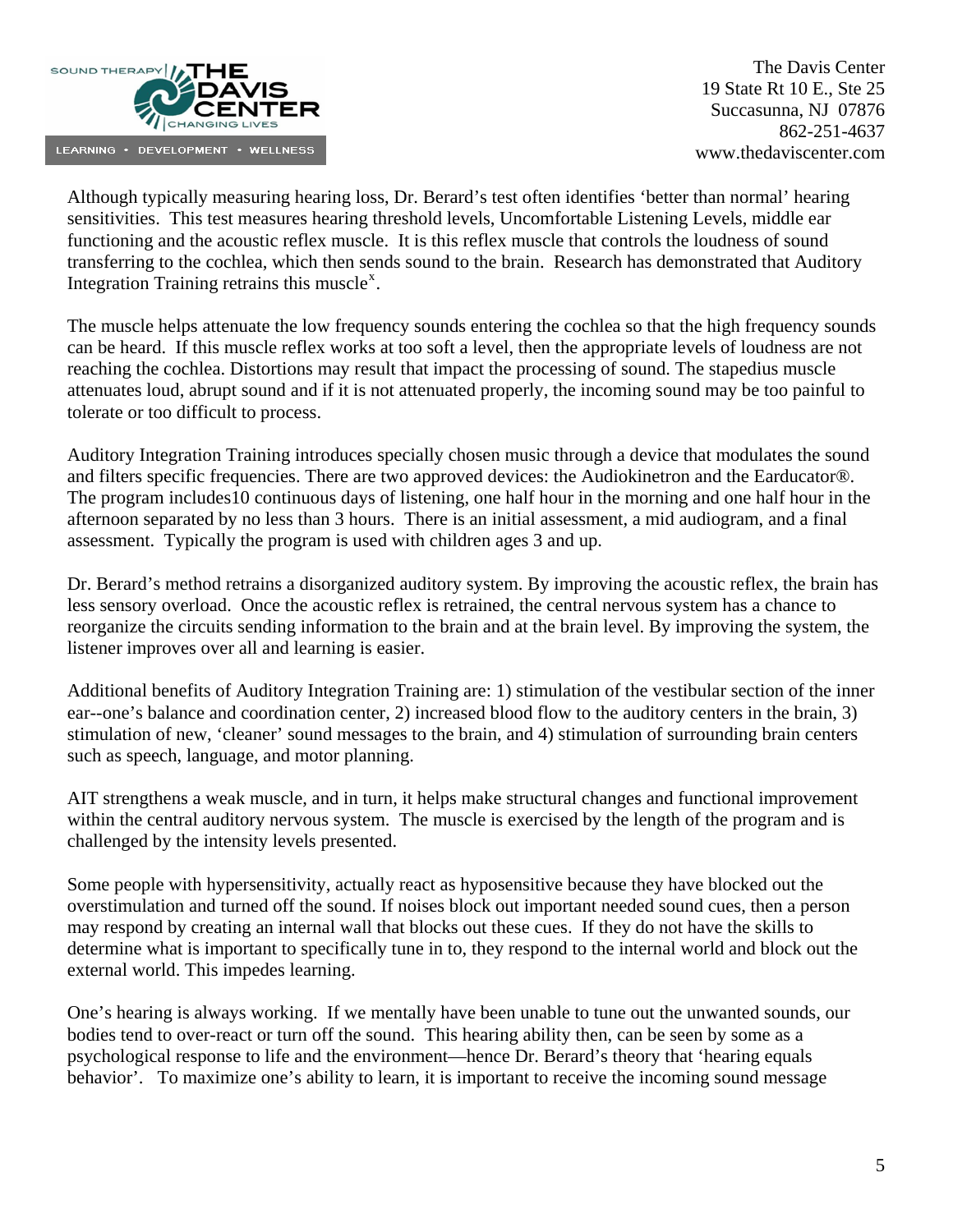

accurately. With Auditory Integration Training, the psychological response and the physical response are in better balance so that the incoming message is clearer and learning can take place more easily.

The Root system of The Tree of Sound Enhancement Therapy incorporates therapies for changing hearing. If the individual has weaknesses at this level, and the higher levels on The Tree have been addressed first, maximal learning will not occur because the foundational function of hearing was not solidly in place. When the DETP® indicates the need for Auditory Integration Training, it is important to receive this therapy before addressing academic skills.

# **The Trunk of The Tree of Sound Enhancement Therapy®**

The Trunk of 'The Tree" represents how the body processes general sound stimulation. This includes not only the ear's ability to hear sound but also the vibrational stimulation of sound throughout the entire body. The ear receives stimulation through air vibration via the external ear canal. However, the ear also receives stimulation through our bone structure, our skin, and our interconnected cell matrix. Once sound is received at the ear, our neurological system transfers the stimulation to the brain, as well as indirectly to the many organs of the body. It is this direct and indirect combination of stimulation that makes The Trunk's therapies so impactful.

The Trunk therapy, or foundation of The Tree, is based on the method established by Dr. Alfred Tomatis. Dr. Tomatis discovered The Tomatis Effect, 3 laws which state that the voice produces what the ear hears. From these laws, he developed The Tomatis® Method, a method of sound stimulation that uses filtered and gated music, bone conduction stimulation, and active voice work to make positive balance and change for the individual.

Dr. Tomatis differentiated between the terms 'hearing' and 'listening'. Hearing is something that just happens. Our ears pick up sound without our thinking about it. However, listening involves thinking about the sound and actively tuning into what is said or heard. Many people can hear sound but are poor listeners to the what, how, and why of what they hear. They do not listen well. This is demonstrated as an inability to follow directions, inability to stay focused on a task, inability to hear differences between speech sounds, inability to maintain eye contact, confusion about emotional content of conversations, difficulty putting one's thoughts into words, and/or difficulty listening in background noise.

The vestibular system is also an important part of the ear. It is important for balance, coordination, muscle tone, fine and gross motor skills, and how one feels in the time and space around them. The indirect nerve stimulation from this portion of the ear also impacts the face, larynx, and eye-hand connectedness. Dr. Tomatis believed that the vestibular system impacted body posture and body positioning. When one's body posture is perfect, the body reaches out to engulf all of the surrounding sounds for better overall responsiveness for learning. When the muscle tension necessary for this body posture is in harmony, the body is more receptive to learning.

The ear functions as an energy generator for the brain. Sounds give energy to the brain as they pass through the ear. The brain needs this stimulation to function and will organize the perceptions from the body for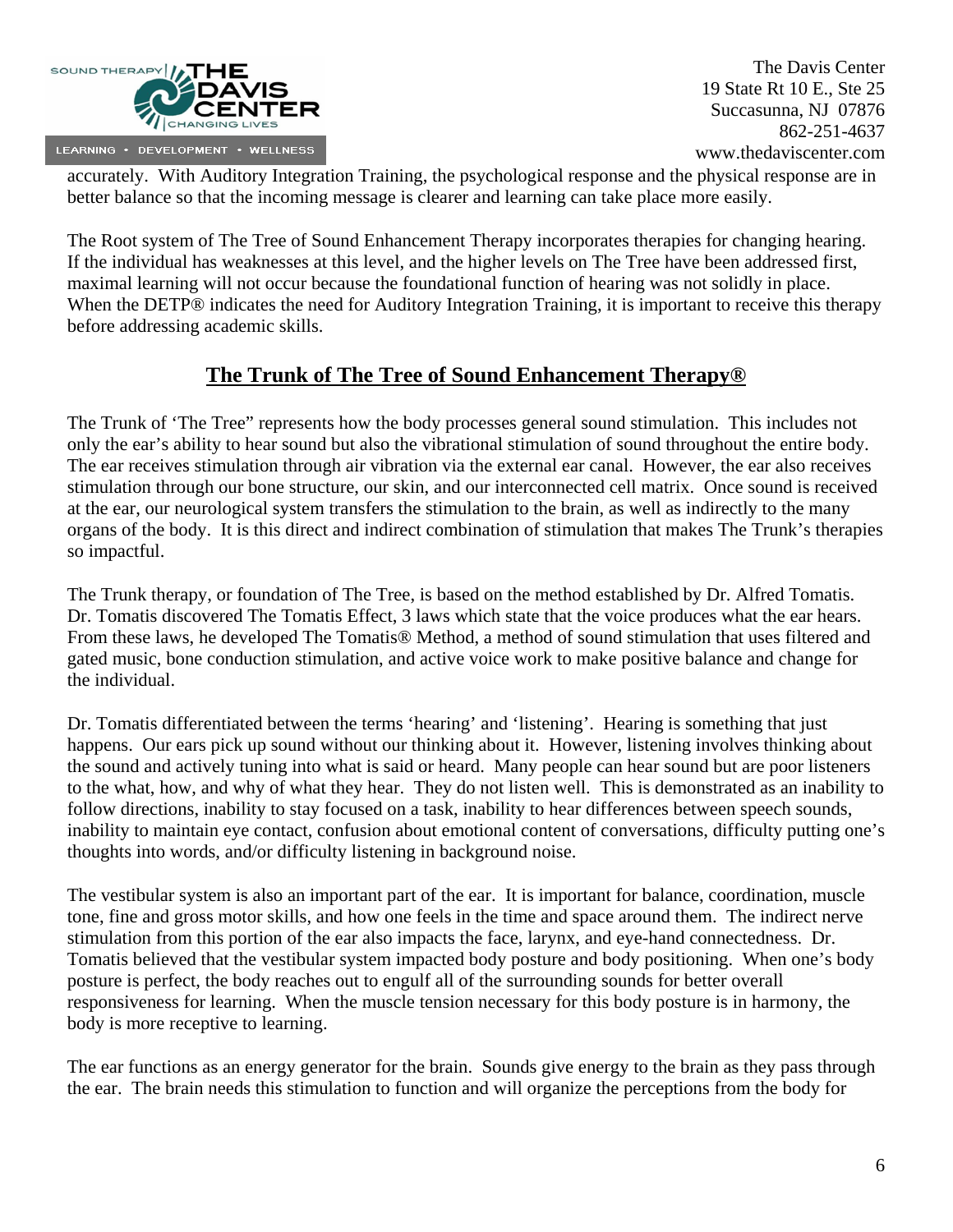

maximal use. The person's voice provides a source of stimulation to themselves. The better the person's voice is, the better the listening, and the more the brain will recharge. This explains the Voice-Ear-Brain connection—the foundation for The Tree of Sound Enhancement Therapy.

The Tomatis Method positions, activates, and stabilizes this Voice-Ear-Brain Connection. Dr. Tomatis found that the music of Mozart can energize as well as relax the body. By filtering this music, the ear is trained to focus on the higher frequency energizing sounds. Gregorian Chant is also used because of its slow, rhythmic, relaxing effect for a calm mind/body response. Eventually the listener begins to use his own voice in the listening process for maintaining the positive effects.

There are three functions when learning to listen and integrate sound: 1) discriminating meaningful sound, 2) spontaneously listening for pertinent sound, and 3) aiming the ear for best reception of sound. These three areas are evaluated using the Tomatis Listening Test. This test identifies areas of listening weakness and determines the programming for listening.

The method is an intensive one. The person listens for 2 hours per day for 15 days, takes 3-6 weeks off, and then listens for 2 hours per day for 15 more days. While listening, activities include fine or gross motor activities, relaxing, puzzles, drawing, and eventually active voice work. Benefits include: improved attention, concentration, and organization; ability to focus on conversations better; increase in creative ideas; enhanced reading comprehension; improved creative writing skills; better receptive/expressive language skills; enhanced balance and coordination; better communication skills; improved social connectedness; improved ability to listen and speak a foreign language; improved handwriting; enhanced singing and speaking skills; enhanced self-concept.

The Trunk of The Tree incorporates the concepts of Dr. Tomatis. Although his method is very powerful and can make many positive changes, it is advisable to introduce this method only at the appropriate time, as indicated from the Diagnostic Evaluation for Therapy Protocol (DETP®). There are many Tomatis Method spin-off methods. Some only include filtered and gated music but not bone stimulation or voice work. Because of this, these methods are placed at the Upper Trunk of The Tree and should only be introduced when testing demonstrates one has a solid foundation in place. The Tomatis Method concepts have helped people with autism, AD/HD, dyslexia, oral motor issues, auditory processing issues, and more. However, they should only be used at the appropriate time for maximum change. When indicated, the Tomatis Method should be used prior to spin-off methods.

### **The Lower Leaves and Branches of The Tree of Sound Enhancement Therapy®**

The Lower Leaves and Branches of The Tree corresponds with sound-based therapies that address specific auditory processing skills such as auditory discrimination, memory, and sequencing. Once the foundation for the Voice-Ear-Brain Connection is established, as demonstrated by skills within The Tree of Sound Enhancement Therapy model, advanced skills may simply need 'fine tuning'.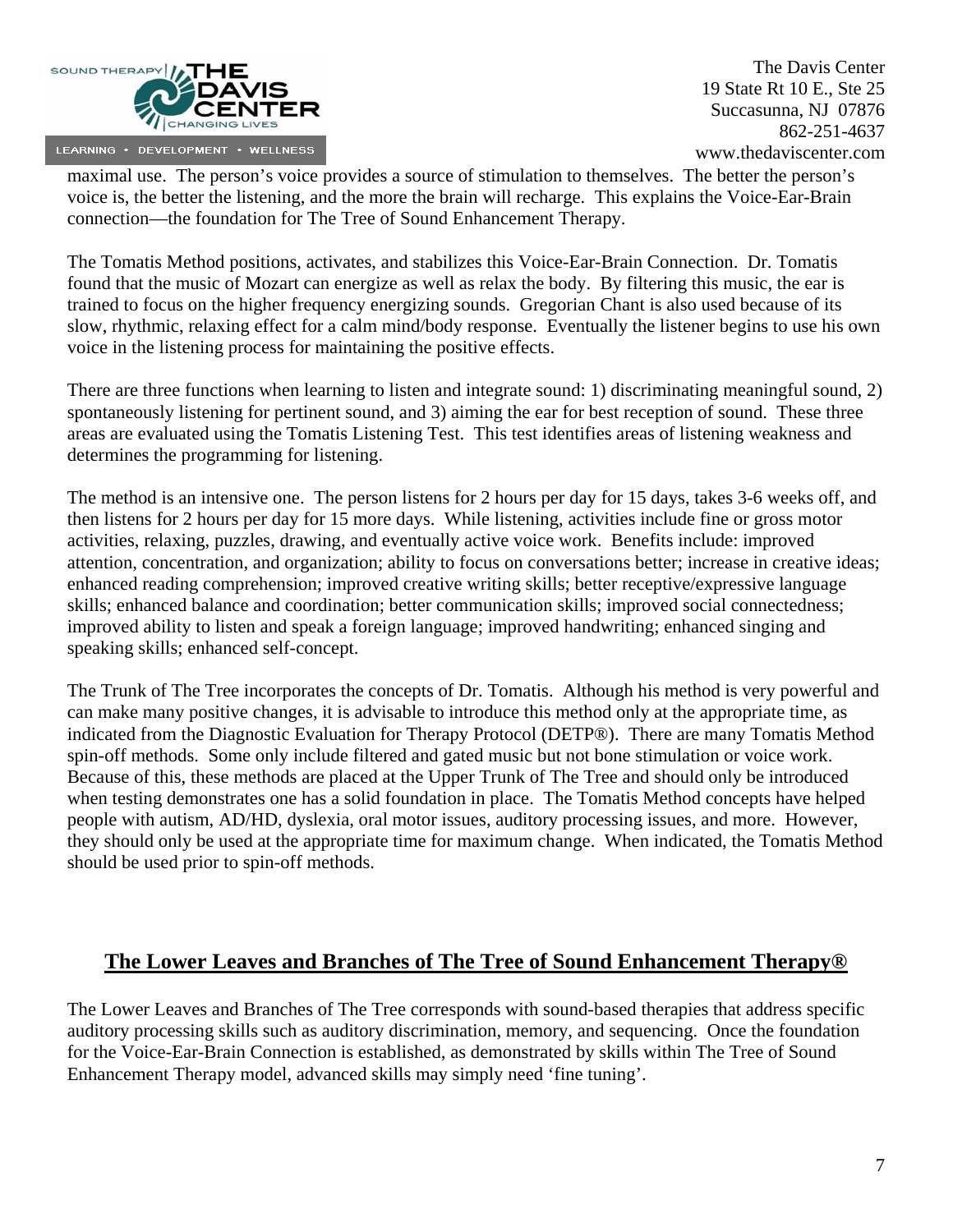

Fast ForWord® is one program at this level. It makes positive change with temporal sequencing skills which are necessary for the reception and expression of language. Temporal sequencing is important for the ability to hear finite differences between sounds such as  $/t$  and  $/d$ . Those sounds are similarly produced and the slight difference in how they are processed in the brain allows for the distinction between them. Some people do not hear the difference and this inability affects language, reading, and learning. Fast ForWord speeds up the ability to hear the difference over time.

Fast ForWord is a family of programs that use an interactive computer-based training system to help students improve their language, reading, and learning skills. There are different levels of skills to develop within their family of programs. By working on the temporal processing of sound, the listener begins to 'process faster', allowing for sounds within words to become clearer and easier to perceive, understand, and comprehend.

Earobics® is another program at this level of The Tree. A host of delightful animated characters capture the listener through multi-media games to provide practice and skill training to enhance the acoustic speech signal and develop auditory and phonological skills for speech and language development. For children with phonological and sound discrimination issues, this program allows children to learn at their own pace.

Interactive Metronome® incorporates the relationship between attention, motor inhibition, speed, rhythm, and motor coordination. This includes the ability to plan and sequence body movements. This ability to sequence is also necessary for the development of ideas, concepts, and purposeful interaction. This computer based interactive program provides real time testing and teaching capabilities. A purposeful tapping body motion helps develop precise control over basic mental functions. The responses are immediate and help the listener better maintain focus over an extended period of time.

The skills that can be addressed at this level of The Tree are many. The programs discussed highlight some of the basic ones like sequencing, memory, discrimination, rhythm, and pitch patterns. Each one of these skills is important when learning to read, spell, calculate, etc.

The special auditory processing skills addressed at this level of The Tree are very important for the development of the more academic skills which are incorporated at the Upper Leaves and Branches of The Tree. While important for the next level, if therapies at this level are used before the foundation for listening and learning is in place, such as with The Trunk or The Root System, then only splinter skills will develop. Development will be limited to those newly learned skills and restrict the total integrated learning profile.

# **The Upper Leaves and Branches of The Tree of Sound Enhancement Therapy®**

The Upper Leaves and Branches of The Tree reflect demonstrated academic skills such as reading, handwriting, and spelling. For these skills to fall easily in place, the foundational developmental skills must be established. When in doubt, readiness is identified through the Diagnostic Evaluation for Therapy Protocol (DETP®) and developed with the sound-based therapies indicated within the derived protocol.

Typically if a student has reading problems, tutoring is thought to help the child overcome the issues. However, if a student cannot hear the difference between /m/ and /n/ or /f/ and /v/, then teaching him sound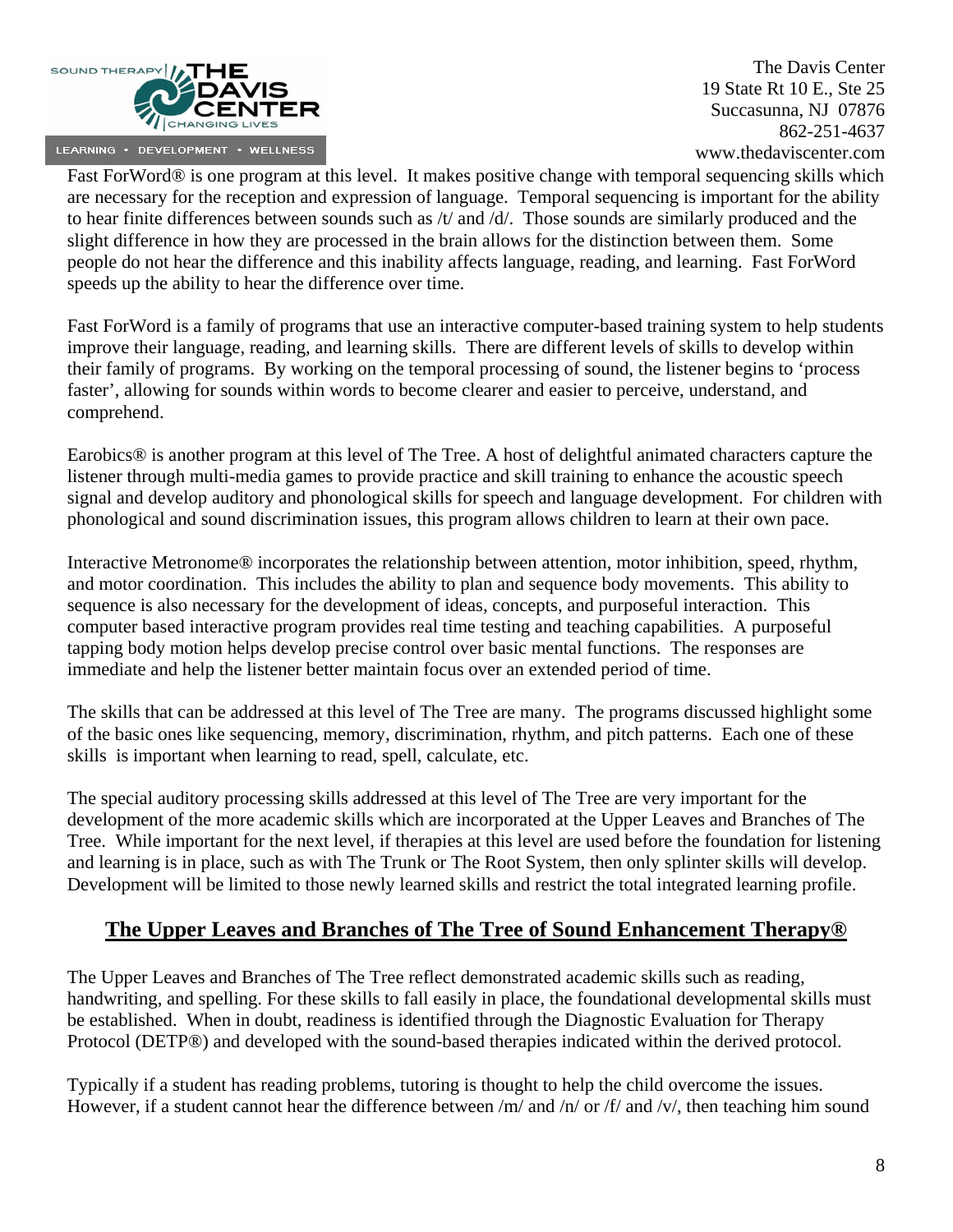

blending techniques with tutoring, using one or the other of these sounds is like asking him to drop a square block into a round circle opening. After awhile, the student's motivation is diminished and they learn other compensatory techniques to succeed.

In the protocol established in The Tree of Sound Enhancement Therapy, academic skills are only addressed when the foundation is prepared well enough to succeed at this level. Tutoring is successful at this level because the person is ready to learn. Under the careful guidance of a skilled teacher, the student's particular weaknesses can be addressed while building their self-worth.

Comprehension is important for a successful reader. A good reader must retain sight words and the symbol imagery of the letters and words. This is important for spelling, multi-syllable words, writing of symbols and words, and visual tracking of connected words. A good reader must also be aware of phoneme differences and be able to process them independently. This is important for multi-syllable words and words within context as well as when listening in background noise. A good reader also needs to know the meanings of words and be able to describe what they are processing. This is very important for total comprehension. All three of these areas: auditory, visual, and language are foundational to integrating what they have learned.

These skills are best learned when the foundational skills as described in The Tree of Sound Enhancement Therapy are present, because the connections between the Voice, the Ear, and the Brain are in place and the student is able to learn quickly these last subtle skills necessary for academic success.

# **Body Maintenance of The Tree of Sound Enhancement Therapy®**

Although some people do not consider health and wellness important to one's ability to learn, The Tree of Sound Enhancement Therapy stresses the importance of wellness for maximum learning. Whereas Dr. Tomatis' three laws say that the voice produces what the ear hears and that there is a connection between the Voice, the Ear, and the Brain, recent research has demonstrated that the ear also emits the same stressed frequencies as the voice<sup>[xi](#page-9-1)</sup>. This research, known as The Davis Addendum<sup>®</sup> to The Tomatis Effect, further validates the connection between the Voice, the Ear, and the Brain.

This Body Maintenance connection emphasizes that wellness affects learning. The Voice-Ear-Brain connection must be in balance to maximize human potential.

Dr. Tomatis demonstrated that one's voice reflects the harmony of the body. Over time, people have used singing, chanting, toning, and more to feel better. Currently, the voice is used to detect imbalances in the body's responses to the surrounding world. Through vocal analysis, the voice represents the frequencies of the body as a mathematical matrix of predictable frequency relationships that help determine wellness. The frequency equivalents correspond to the various nutrients, muscles, or biochemicals in the body needed to support the body systems' interactions. This science is called Human BioAcoustics®.

Children with learning challenges often have difficulty focusing and attending, which can be caused by a chemical imbalance in the body. BioAcoustics can help support this chemical imbalance, thereby supporting learning. Once the imbalance is identified, the listener uses low frequency analog sound to further support